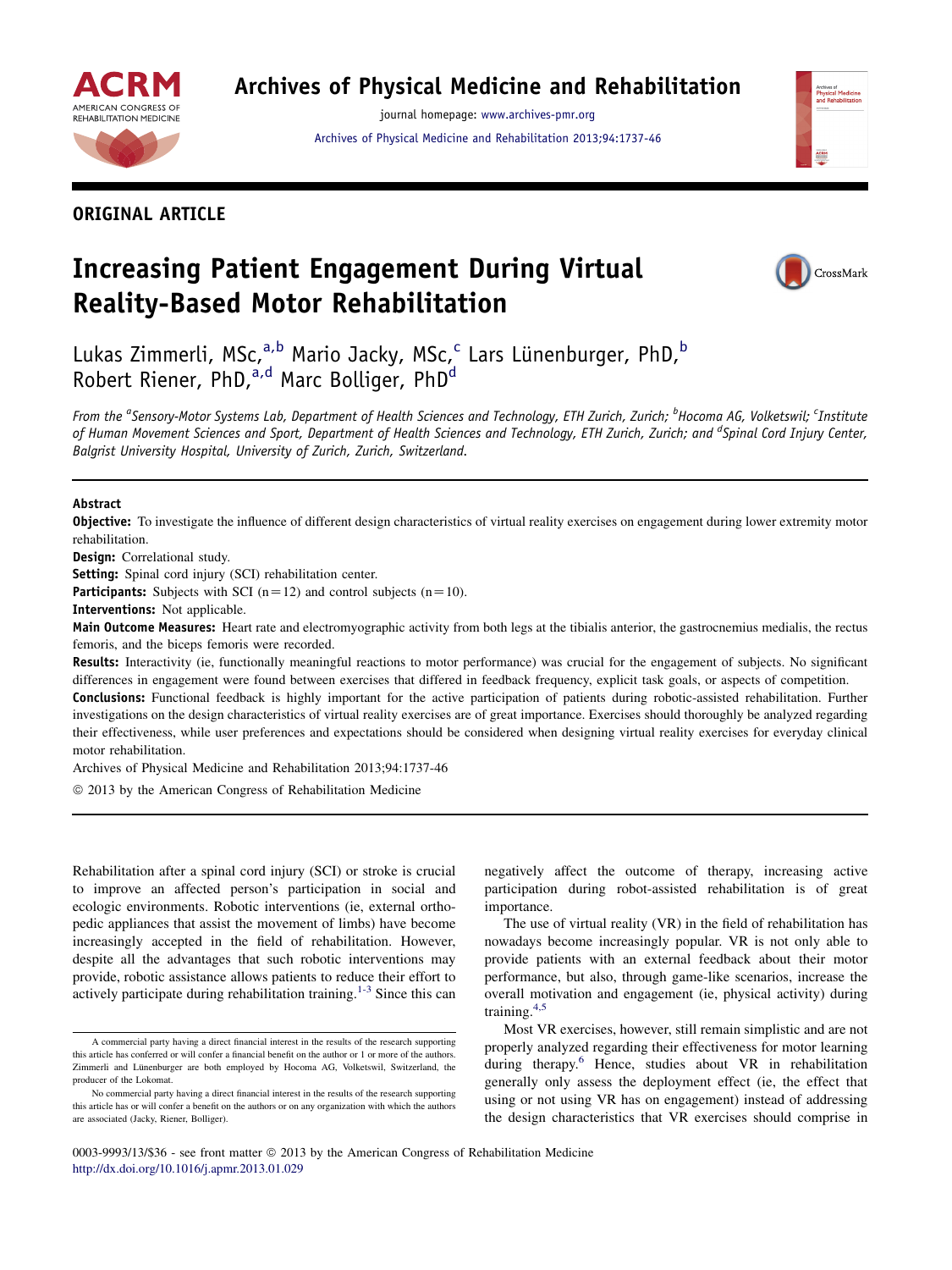order to optimally enhance engagement. This could either be because there are no clear guidelines of how such exercises should be designed to ensure optimal motivation and enhance motor learning during rehabilitation,<sup>[6](#page-8-0)</sup> or more generally, because nearly no research has been done on video games.<sup>[7-10](#page-8-0)</sup> One concept, however, that frequently has been studied in association with media and video game entertainment is the notion of flow.<sup>[11](#page-8-0)</sup>

The flow theory by Csikszentmihalyi $12$  describes several elements that make an experience enjoyable. Flow is thought to arise if a person does an activity for the "sheer sake of doing it." $12(p4)$  It can be seen as a state of total engagement, so rewarding that people are willing to expend a great deal of energy simply to be able to feel it[.13-15](#page-8-0) Originating from studies about creativity, the flow theory has since been applied to many different research fields. Conditions for flow include (1) the perception that the difficulty of a task matches with the personal skill level, and (2) that the activity provides clear proximal goals and immediate progression feedback. With these characteristics given, one can enter a subjective state of engagement with (3) an intense (ie, focused) concentration on the task at hand, (4) a merging of action and awareness, (5) a loss of the awareness of oneself, (6) a sense of control over one's activity, and resultantly (7) a distortion of the temporal experience (ie, an altered sense of time). Hence, by deliberating on these components, analogies to video game enjoyment can clearly be identified.

The one component of flow that often is being mentioned in relation to VR-based exercises for rehabilitation is the concept of adjusting the level of difficulty of a virtual exercise to the capa-bilities of the patient.<sup>[16,17](#page-8-0)</sup> This results in engaging and motivating experiences without the effect of getting patients stressed, causing them to lose their self-esteem. Although, the level of difficulty is of great importance, we believe that it should not be the only flow component to consider when designing VR exercises for rehabilitation.

The "model of therapeutic engagement" states that the willingness of a patient to engage and stay engaged during therapy depends on the perceived treatment benefits.<sup>[18](#page-8-0)</sup> Hence, similar to the flow theory, the goal of a VR-based exercise should be made apparent to the patient, with an explicit explanation about the benefits that can be achieved. Since information about the progress toward reaching a goal is important, exercises should further provide frequent explicit feedback about a patient's current level and quality of movement performance.

Another component of flow is "a sense of control over one's activity." This, however, does not only imply that the VR exercise should react to the activity of the patient, but also that the patient knows how to properly interact with the VR environment. Since the general assumption in rehabilitation is that motor recovery has to be stimulated by a training that aims at the functions to be regained,<sup>[19](#page-8-0)</sup> exercises should react to functionally meaningful motor performances.

| List of abbreviations: |                                                      |  |  |  |  |  |  |
|------------------------|------------------------------------------------------|--|--|--|--|--|--|
|                        | <b>BDI II Beck Depression Inventory II</b>           |  |  |  |  |  |  |
|                        | <b>EMG</b> electromyogram                            |  |  |  |  |  |  |
|                        | <b>LEMS</b> lower extremity motor score              |  |  |  |  |  |  |
|                        | RMS root mean square                                 |  |  |  |  |  |  |
|                        | SCI spinal cord injury                               |  |  |  |  |  |  |
|                        | <b>SCIM III</b> Spinal Cord Independence Measure III |  |  |  |  |  |  |
|                        | VR virtual reality                                   |  |  |  |  |  |  |
|                        | WISCI II Walking Index for Spinal Cord Injury II     |  |  |  |  |  |  |

Finally, consideration should be given to supplementing VR exercises with competitive situations, although competition is not directly defined in the flow theory but is one of the basic components of intrinsically motivating activities.<sup>20</sup> Competition gives us feedback about our current performance compared with that of others, and at the same time, encourages us to continue training in order to remain competitive. Competition is not only part of our daily life but, in addition, can be seen as one of the most prominent mechanics of video games, or rather games in general.[8](#page-8-0)

In summary, exercises for VR-based motor rehabilitation should (1) be able to adapt the difficulty of a virtual exercise to the capabilities of the patient, (2) provide explicit task goals, (3) provide frequent explicit performance feedback, (4) show functionally meaningful reactions to the motor performance of the patient, and preferably (5) allow the possibility to accomplish competitive training. We believe that the fulfillment of these design characteristics will cause not only a "merging of a patient's action and awareness," allowing a complete focus on the movements to control the exercise, but also an "altered sense of time." Since the degree of performance improvement is dependent on the amount of practice during therapy, $2<sup>1</sup>$  the latter effect may further reduce the perceived therapy time and thus increase a patient's willingness for longer and more frequent therapy sessions.

Therefore, in the current study, we assessed the influence of these design characteristics on the level of participation during lower extremity rehabilitation. In detail, we hypothesized that (1) VR exercises increase patient engagement only if they are interactive (ie, if they provide functionally meaningful reactions to the motor performance of the patients); (2) VR exercises with explicit task goals and frequent performance feedback increase engagement compared with VR exercises without; and (3) competitive VR exercises increase engagement compared with noncompetitive exercises.

# Methods

#### **Participants**

Ten control subjects without any neurologic movement disorders ([table 1\)](#page-2-0) and 12 subjects with SCI [\(table 2](#page-2-0)) were enrolled in the study at the Paraplegic Centre of Balgrist University Hospital, Switzerland. The inclusion criterion for the subjects with SCI was to be able to stand upright for at least 30 seconds, with or without support. Subjects with both chronic  $(>\; 1y$  postlesion) and acute (<1y postlesion) SCI were considered. Exclusion criteria were signs of depression, severe contractures or skin lesions in the lower limbs, osteoporosis, cardiovascular instability, uncontrolled spasticity that would significantly interfere with the movement of the lower extremities, acute medical illness, height >190cm, or weight >135kg. Control subjects were between 23 and 31 years of age (mean,  $25.9 \pm 2.73$ y), whereas subjects with SCI were between 23 and 66 years of age (mean,  $46.3 \pm 14.0$ y). In order to obtain an overview about the physiological conditions and level of depression of subjects with SCI, different assessments were conducted.

Mobility was quantified using the Walking Index for Spinal Cord Injury II (WISCI II; mean,  $15.4 \pm 6.37$ )<sup>[22](#page-8-0)</sup> and the mobility subscale of the Spinal Cord Independence Measure III (SCIM III; mean,  $29.7\pm8.48$ .<sup>[23](#page-8-0)</sup> Both WISCI II and SCIM III have been shown to be valid and reliable for patients with spinal cord lesions.[23,24](#page-8-0) In the WISCI II, patients are evaluated on a scale from 0 to 20, where 0 indicates standing and walking are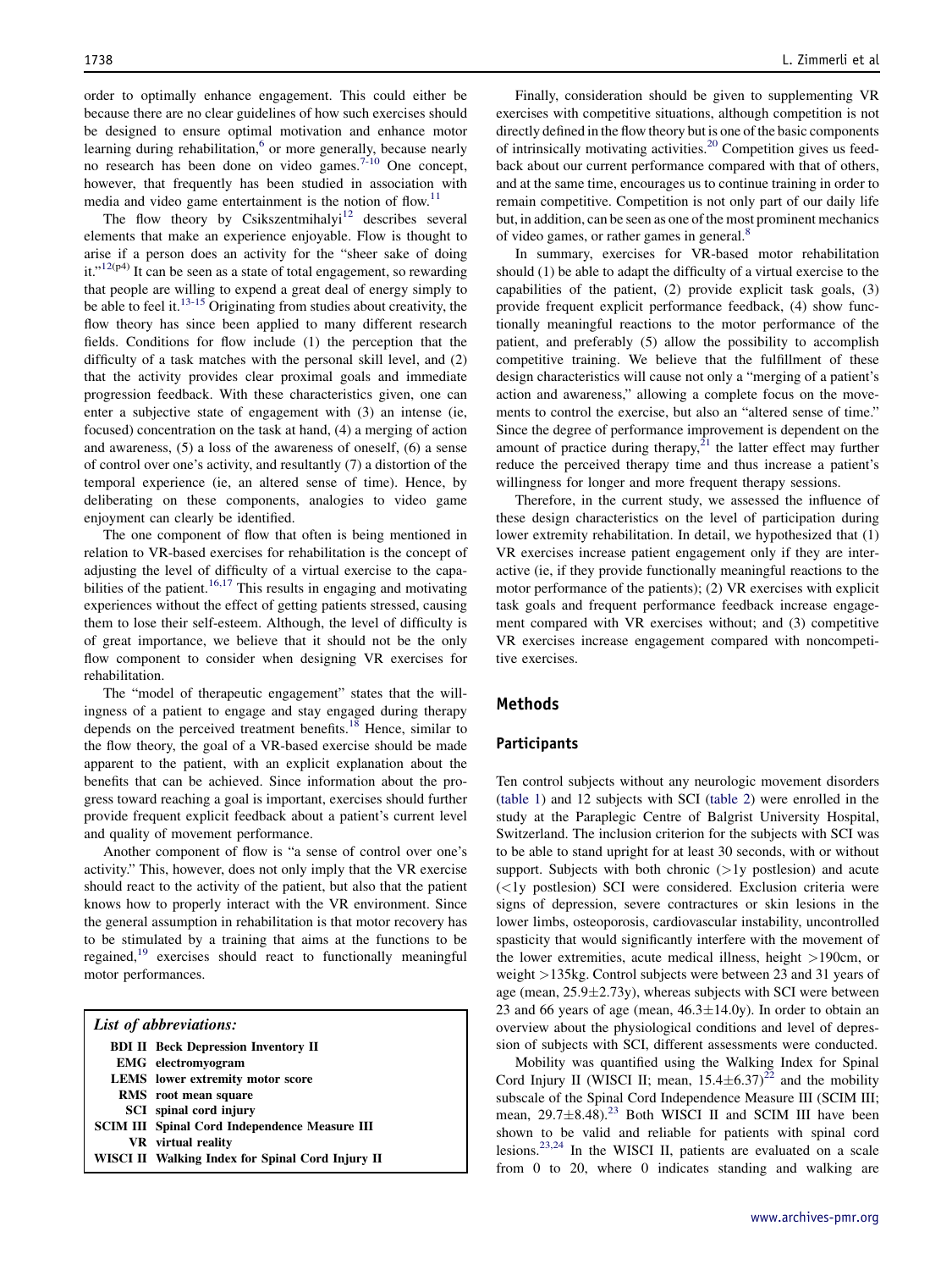<span id="page-2-0"></span>

| <b>Table 1</b> List of control subjects who participated in the study |  |  |  |
|-----------------------------------------------------------------------|--|--|--|
|-----------------------------------------------------------------------|--|--|--|

| Patient<br>No. | Sex | Age $(y)$ | Dominant<br>Leq | Treadmill<br>Speed (km/h) | $Min/Max^*$ |
|----------------|-----|-----------|-----------------|---------------------------|-------------|
| 1              | M   | 24        | R               | 2.0                       | $-800/800$  |
| 2              | F   | 24        | R               | 2.0                       | $-800/800$  |
| 3              | M   | 27        | R               | 2.0                       | $-800/800$  |
| 4              | M   | 30        | R               | 2.0                       | $-800/800$  |
| 5              | F   | 23        | R               | 2.0                       | $-600/600$  |
| 6              | M   | 26        | R               | 2.0                       | $-800/800$  |
| 7              | F   | 24        | R               | 2.0                       | $-600/600$  |
| 8              | F   | 26        | R               | 2.0                       | $-600/600$  |
| 9              | M   | 31        | R               | 2.0                       | $-800/800$  |
| 10             | M   | 24        | R               | 2.0                       | $-800/800$  |

Abbreviations: F, female; M, male; Min, minimum; Max, maximum; R, right.

\* Biofeedback thresholds.

impossible and 20 indicates normal walking capabilities. $22$  In contrast to manually measuring the WISCI II, in the current study subjects with SCI gave oral feedback. SCIM III covers everyday tasks and considers the economic burden of disability. In this study, we assessed the subscale of mobility, where 0 indicates dependent in all areas and 40 indicates independency. $^{23}$  $^{23}$  $^{23}$ 

Lower extremity functions were assessed using the lower extremity motor score (LEMS; mean,  $35.3 \pm 12.0$ ).<sup>[25-27](#page-8-0)</sup> The LEMS is a subscale of the American Spinal Injury Association motor score, which is a widely accepted and applied measure to assess muscle strength. $^{28}$  $^{28}$  $^{28}$  It rates the strength of 5 key muscles in each leg. While a score of 0 indicates total paralysis, 5 implies normal strength. The overall score is then calculated by adding up all subscores.

Finally, the level of depression was measured using the Beck Depression Inventory II (BDI II; mean,  $7.6 \pm 4.3$ ).<sup>[29](#page-8-0)</sup> The BDI II yields reliable, internally consistent, and valid scores that consist of 21 items, with each having a 4-point scale ranging from 0 to 3. Hence, the maximum total score of the BDI II is  $63<sup>30</sup>$ 

Approval was obtained from the local ethics committee according to the International Conference on Harmonisation of Technical Requirements for Registration of Pharmaceuticals for Human Use Good Clinical Practice guidance. All subjects gave their written informed consent before participating in the study.

## Gait orthosis

The study was performed using the driven gait orthosis Lokomat[.31,32](#page-8-0),a The Lokomat comprises 2 actuated leg orthoses that are strapped to the legs of the patient, and is used in conjunction with a body weight support system and a treadmill. The hip and knee joints of the orthosis are actuated by linear drives that are integrated into the exoskeleton. Force sensors in each joint measure the interaction torques between the orthosis and the patient. Measured signals are then used to calculate the so-called biofeedback values per step cycle. Biofeedback values characterize the degree of movement effort—that is, the performance or activity of the patient.<sup>[33](#page-9-0)</sup>

#### Virtual reality exercises

In order to verify our hypotheses, different VR exercises were created using the Unity3D game engine<sup>b</sup> and projected in front of the subjects onto a screen with a 2-m diameter by using a beamer with a resolution of  $1280 \times 800$  (WXGA-Projector VPL-SW535<sup>c</sup>). Tasks within the exercises were presented in a detailed virtual environment where subjects walked along a straight path in a natural, hilly landscape of varying flora. Bird and locust chirps were added as background sounds, to further increase the VR experience. Four exercises were implemented:

- 1. Steady: Subjects were walking along the path with a constant speed; that is, no interactivity with the virtual environment was possible.
- 2. Speed: The activity of the subjects in the orthosis (ie, their measured biofeedback values) was used to modulate the virtual

| Patient        |     |         | Level of        |         |        |                     |            | Treadmill    |          |          |             |              |                     |
|----------------|-----|---------|-----------------|---------|--------|---------------------|------------|--------------|----------|----------|-------------|--------------|---------------------|
| No.            | Sex | Age (y) | Lesion          | $AIS^*$ | TSI(y) | Etiology            | $BWS$ (kg) | Speed (km/h) | SCIM III | WISCI II | <b>LEMS</b> | BDI II       | $Min/Max^{\dagger}$ |
|                | M   | 23      | C <sub>6</sub>  | D       | 1.1    | Traumatic           | 20         | 1.8          | 20       | 16       | 22          | 12           | $-200/200$          |
| $\overline{c}$ | F   | 47      | T <sub>12</sub> | D       | 17.0   | Traumatic           | 20         | 2.0          | 35       | 20       | 36          | 8            | $-200/200$          |
| 3              | M   | 59      | C <sub>5</sub>  | D       | 8.3    | Traumatic           | 70         | 2.0          | 40       | 20       | 40          | 13           | $-200/250$          |
| 4              | F   | 62      | <b>T4</b>       | D       | 3.8    | Nontraumatic        | 45         | 2.0          | 26       | 19       | 47          | 5            | $-200/100$          |
| 5              | M   | 66      | T <sub>12</sub> |         | 6.4    | Traumatic           | 41         | 2.0          | 27       | 16       | 20          | 12           | $-300/300$          |
| 6              | M   | 64      | C4              | D       | 9.5    | Traumatic           | 25         | 2.0          | 40       | 20       | 50          | $\mathbf{0}$ | $-500/500$          |
|                | M   | 39      | C <sub>4</sub>  | D       | 18.7   | Traumatic           | 40         | 1.8          | 21       | 5        | 28          | 4            | $(-275/75)$         |
| 8              | M   | 37      | T <sub>8</sub>  | B       | 12.4   | Traumatic           | 43         | 2.0          | 18       | 1        | 23          | 11           | $-250/50$           |
| 9              | F   | 49      | C <sub>3</sub>  | D       | 13.1   | Nontraumatic        | 33         | 2.0          | 40       | 20       | 49          | 5            | $-300/300$          |
| 10             | M   | 39      | C <sub>7</sub>  | D       | 9.8    | <b>Traumatic</b>    | 37         | 2.0          | 38       | 20       | 48          | 5            | $(-250/400)$        |
| 11             | M   | 30      | T11             | A       | 0.3    | Traumatic           | 43         | 2.0          | 23       | 12       | 20          | 4            | $-500/500$          |
| 12             | M   | 40      | T11             | D       | 0.8    | <b>Nontraumatic</b> | 40         | 2.0          | 28       | 16       | 40          | 12           | $-300/100$          |

Table 2 List of subjects with SCI who participated in the study

Abbreviations: AIS, American Spinal Injury Association Impairment Scale; BWS, body weight support; F, female; M, male; Max, maximum; Min, minimum; TSI, time since injury.

AIS classification: A, sensorimotor complete; B, motor complete; C, sensorimotor incomplete (>50% of key muscles below neurologic level with muscle grade less than 3); D, sensorimotor incomplete (>50% of key muscles below neurologic level with muscle grade 3 or more).

Biofeedback thresholds.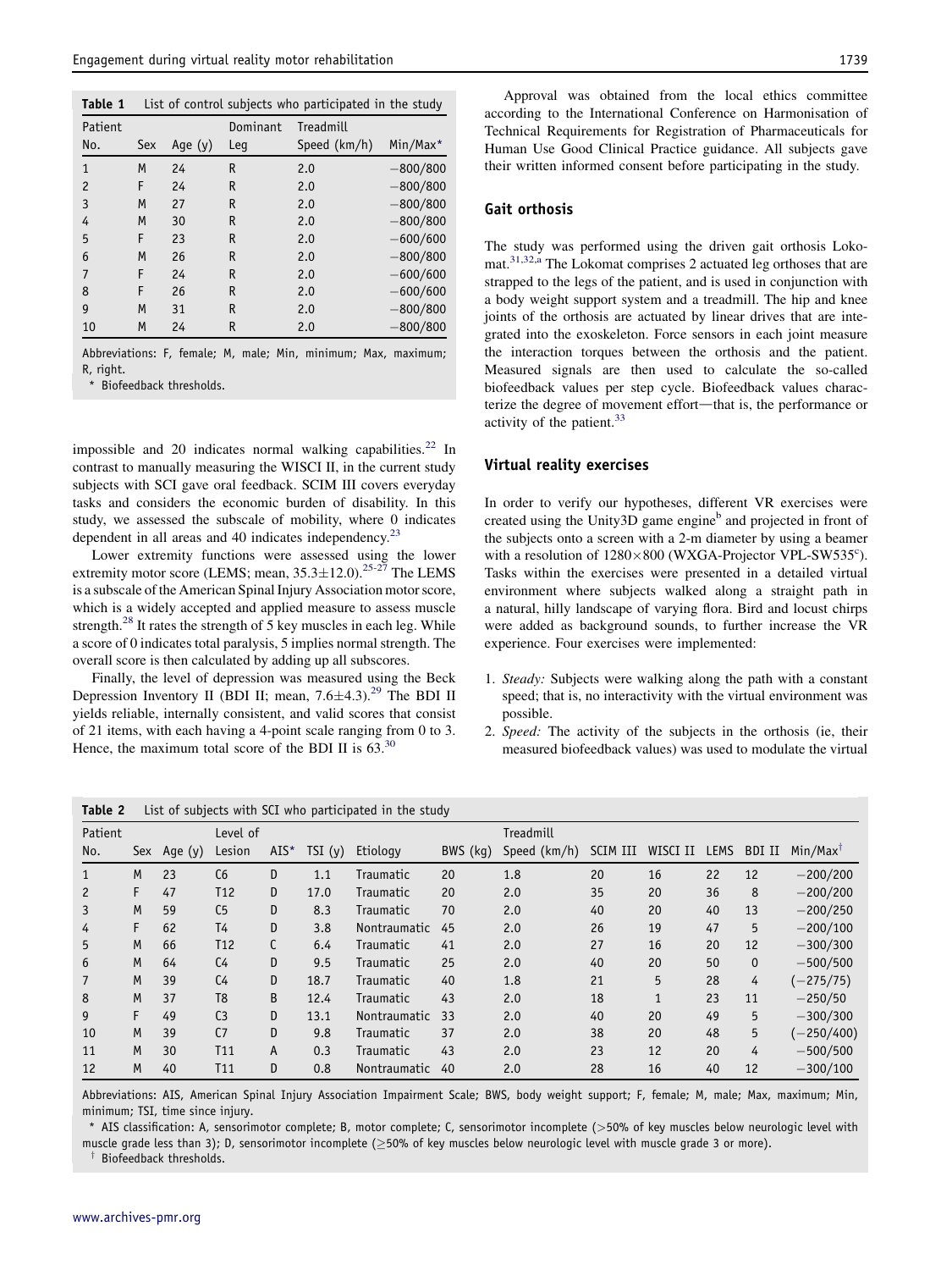speed in the environment, as described below in further detail. More active participation resulted in faster virtual movement speeds.

- 3. Sprint: While the mapping of the activity to the virtual speed was the same as in the Speed condition, subjects were additionally informed about their average speeds over the last and second to last 100m. Results were presented using numeric values in kilometers per hour at the top of the screen, when subjects passed "distance indication signs" that were placed at the side of the path. An attentive audio cue was played to make subjects aware of this information. This allowed further performance comparisons.
- 4. Race: The activity of subjects was again mapped onto the virtual speed, similar to that in the Speed and Sprint conditions. The Race condition, however, included competition. Subjects had to compete with a virtual opponent walking next to them, in a race-like manner. In order to respect the design characteristic of adjusting the level of difficulty to the subjects' capabilities, the virtual opponent was programmed in such a way that it always stayed near the subject. This was achieved by mapping the subjects' speed onto the opponent, with a 5-second delay. In addition to the visual feedback of seeing the opponent, game-like, high-frequency "success" and lowfrequency "fail" audio cues were played when subjects passed or were passed by the competitor, respectively.

Hence, while in the Steady condition, subjects had no interaction possibilities, the Speed, Sprint, and Race conditions allowed interaction through the subjects' activity in the gait orthosis, providing a "sense of control." Compared with the Speed condition, the Sprint and Race conditions further introduced challenging tasks with explicit performance goals. Finally, the Race condition included competition as an additional element.

#### Virtual speed mapping

The mapping of a subject's physical activity to the virtual speed was done by averaging the biofeedback values<sup>[33](#page-9-0)</sup> of the hip joints during the swing phase of the last step. Averaged biofeedback values below a certain lower threshold resulted in a virtual speed of 0km/h, whereas those above an upper threshold resulted in a virtual speed of 10km/h (see [tables 1 and 2](#page-2-0) for minimum/maximum values). Averaged values between the thresholds were interpolated linearly. In control subjects, the thresholds were fixed for men between  $-800$  and 800, and for women the thresholds were fixed between  $-600$  and 600. To adapt to the varied capabilities of the subjects with SCI, they were asked at the beginning of the experiment to try to be as active and subsequently as passive as possible. The resulting minimal and maximal biofeedback values were then used as thresholds for the course of the experiment. In 2 subjects with SCI, the thresholds had to be slightly adjusted during the beginning of the experiment (indicated in [table 2](#page-2-0) using parentheses).

### Study design

In total, the study design comprised 6 different conditions. These included the 4 previously described conditions (ie, Steady, Speed, Sprint, Race) with the addition of a start and end baseline. While the start and end baselines were always the first and the last conditions, respectively, the 4 other conditions were presented in a pseudorandom order; that is, while the Steady and Speed conditions were presented in a random order during the first half, the Sprint and Race conditions were randomly presented during the second half of the experiment. During the baselines, no VR environment was presented. Each condition was shown for 4 minutes. At the beginning of each condition, subjects were instructed for 10 seconds on what they should try to achieve during the course of the condition; for example, "try to walk actively" or "modulate the speed using your activity." To allow for rest between the different conditions, a relaxation period of 3 minutes followed each condition.

#### **Measurements**

Engagement can be defined as a construct that is driven by motivation and executed through active, effortful participation.<sup>[18](#page-8-0)</sup> Since, in the current study, active participation results in increased muscle activity, we argue that electromyography can be used to measure engagement.  $34,35$  Hence, electromyographic activity was measured in both legs at the tibialis anterior, the gastrocnemius medialis, the rectus femoris, and the biceps femoris. In addition, biofeedback values of the gait orthosis at each joint during the stance and swing phases were recorded.<sup>[33](#page-9-0)</sup> The physical load of the subjects was assessed through heart rate measurements.

#### Data acquisition and analysis

Electromyograms (EMGs) were recorded from bilateral proximal and distal leg muscles using surface electrodes.<sup>d</sup> The EMG signals were amplified  $(400 \text{ times})$ , filtered  $(b \text{and-pass } 10-500 \text{Hz})$ , and sampled at 1500Hz. In addition, left and right heel strikes were recorded. The locomotor EMG signals of all recorded muscles were offset corrected, and EMG values were calculated as the mean root mean square (RMS) per condition of the stance and swing phases, respectively. Biofeedback values were calculated for each recorded stride (bilateral hip and knee during the stance and swing phases) and averaged per condition. Heart rate was measured using Polar WindLink<sup>e</sup> and a Polar WearLink<sup>e</sup> chest strap. Mean heart rate was calculated per condition. Data acquisition and analysis were both conducted on commercial personal computers. All statistical analysis and plots were generated using SPSS  $19<sup>t</sup>$  and Matlab R2009b.<sup>g</sup> In order to compare the measured EMG results, the data of each subject were normalized to his/her individual start baseline. Since the biofeedback values were used to interact with the virtual environment, they were excluded from analysis. Start and end baseline did not differ significantly. Therefore, the end baseline was removed from data analysis. Because of the nonnormal distribution of the data, statistical analysis between all conditions was performed using a nonparametric Friedman test. If results were significant  $(P<.05)$ , post hoc analysis between paired conditions was done using a Wilcoxon signed-rank test, with the level of significance corrected according to Holm-Bonferroni.<sup>[36](#page-9-0)</sup>

# Results

# Heart rate

Post hoc analysis for subjects with SCI revealed significant differences between the Steady and the Speed  $(P=0.003)$  and between the Steady and the Sprint conditions  $(P = .006)$  [\(fig 1A](#page-4-0)). In control subjects, statistical post hoc analysis showed significant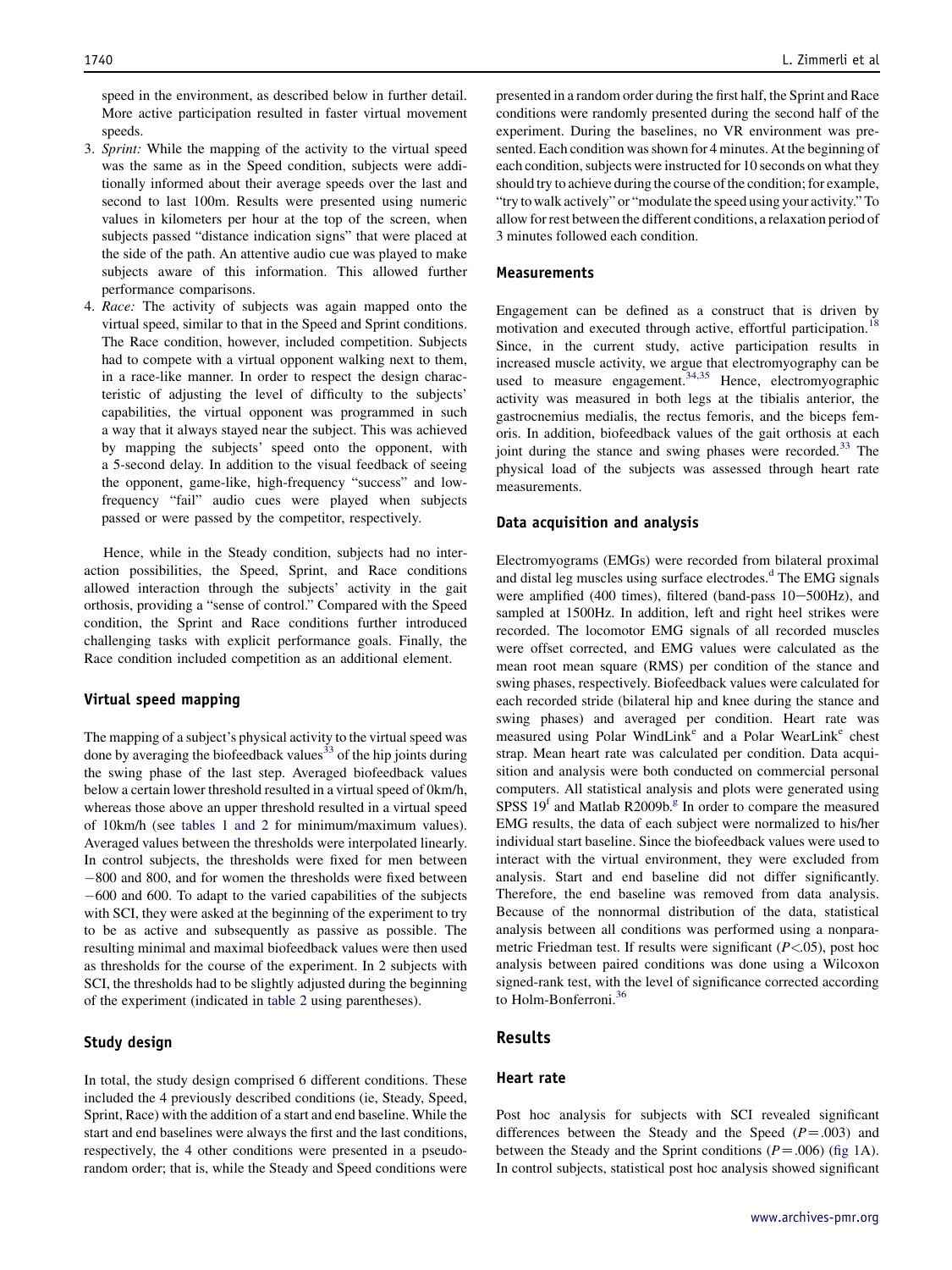<span id="page-4-0"></span>

Fig 1 Heart rate of subjects with SCI (A,  $n=11$ ) and control subjects (B,  $n=10$ ), per condition, compared with the start baseline condition. Bottom and top edges of illustrated boxplots indicate the 25th and 75th percentile, respectively. Whiskers extend to 1.5 times the height of the box, or to the minimum or maximum values if no case has a value in that range. Outliers (o) have values that do not fall within the whiskers and are marked with an asterisk if their values are more than 3 times the height of the boxes different from the median (ie, extreme outliers). Abbreviation: bpm, beats per minute.

differences between the Steady and the Race  $(P = .007)$  and between the Speed and the Sprint conditions  $(P = .009)$  (fig 1B). One subject of the SCI group had to be removed from analysis because of recording issues with the chest belt.

#### EMG measurements

#### Biceps femoris

Post hoc analysis of the RMS values for the biceps femoris in subjects with SCI showed significant differences in the right leg during swing phase between the Steady and the Speed ( $P = .013$ ), the Steady and the Sprint  $(P=.003)$ , the Steady and the Race  $(P = .004)$ , and between the Speed and the Sprint conditions  $(P = .006)$  (fig 2A). In control subjects, the only significant difference was found in the left leg during stance phase between the Steady and the Race condition  $(P=.007)$  (fig 2B). One subject with SCI had to be removed from the analysis of the right leg because of a loosened EMG electrode.

## Gastrocnemius medialis

No significant differences were found in the post hoc analysis of the RMS values for the gastrocnemius medialis in subjects with SCI [\(fig 3A](#page-5-0)). In control subjects, significant differences were found in the left leg during stance and swing phases between the

Д □ Steady 28 Speed ■ Sprint 28 Race 600 RMS Increase [%] 400  $\circ^9$ 200 0  $B$  2,500 **RMS** Increase [%] 2,000 1,500  $\sim^2$  $\sigma$ <sup>10</sup> 1,000 500 0 Stance Swing Stance Swing Left Right

Fig 2 Normalized RMS values of EMG signals of subjects with SCI (A, Left n=12; Right n=11) and control subjects (B, n=10) for left and right biceps femoris during stance and swing phases, per condition, compared with the start baseline (100%).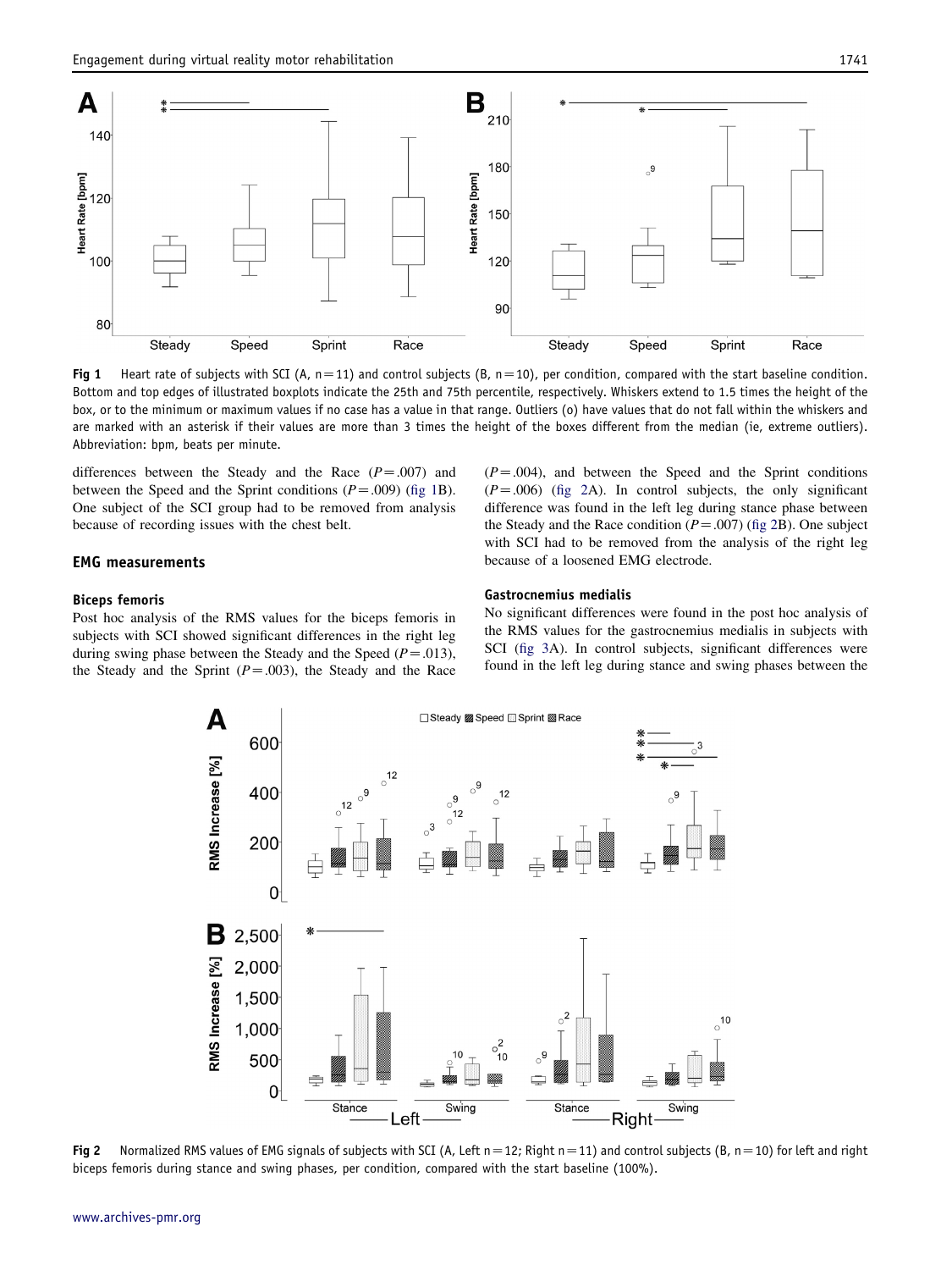<span id="page-5-0"></span>

Fig 3 Normalized RMS values of EMG signals of subjects with SCI (A,  $n=12$ ) and control subjects (B,  $n=9$ ) for left and right gastrocnemius medialis during stance and swing phases, per condition, compared with the start baseline.

Steady and the Race conditions  $(P<.008)$  (fig 3B). One control subject had to be removed from the analysis because of a loosened EMG electrode.

#### Rectus femoris

Post hoc analysis of the RMS values for the rectus femoris in subjects with SCI showed significant differences in the left leg during stance phase between the Steady and the Speed  $(P = .003)$ and between the Steady and the Sprint conditions  $(P = .005)$ . In addition, significant differences were found during swing phase between the Steady and the Speed  $(P=.002)$ , the Steady and the Sprint ( $P = .006$ ), and between the Steady and the Race conditions  $(P=.005)$  [\(fig 4A](#page-6-0)). In control subjects, post hoc analysis revealed significant differences on the left side during swing phase between the Steady and the Speed  $(P<.008)$ , the Steady and the Sprint  $(P<.008)$ , and between the Steady and the Race conditions  $(P<.008)$ . On the right side, a significant difference was found during stance phase between the Steady and the Speed conditions  $(P<.008)$  ([fig 4B](#page-6-0)). One control subject had to be removed from the analysis because of a loosened EMG electrode.

#### Tibialis anterior

Post hoc analysis of the RMS values for the tibialis anterior in subjects with SCI showed significant differences in the left leg during stance phase between the Steady and the Speed ( $P = .006$ ), the Steady and the Sprint  $(P = .002)$ , the Steady and the Race  $(P = .005)$ , and between the Speed and the Sprint conditions  $(P<.008)$ . A significant difference was found between the Sprint and the Race conditions  $(P = .023)$  in the left leg. During the swing phase of the left leg, a significant difference was found between the Steady and the Sprint conditions  $(P=.003)$  [\(fig 5A](#page-6-0)). In control subjects, post hoc analysis revealed significant differences on the left side during stance phase between the Steady and the Sprint  $(P = .009)$  and between the Steady and the Race conditions ( $P = .007$ ). On the right side, significant differences were found during stance phase between the Steady and the Speed  $(P = .005)$ , the Steady and the Sprint  $(P = .009)$ , and between the Steady and the Race conditions  $(P=.009)$  ([fig 5](#page-6-0)B).

# **Discussion**

SCIs cause severe impairments of motor, sensory, and autonomic functions. Active participation during rehabilitation has been shown to promote cortical plasticity through cortical map reorga-nization.<sup>[37](#page-9-0)</sup> Since the level of engagement influences active partic-ipation,<sup>[18](#page-8-0)</sup> the aim of the current study was to compare whether different VR exercises, presented while walking in a gait orthosis, can influence the level of engagement of patients. We argued that an increase in engagement could be seen by an increase in muscle activity and heart rate. Because of possible autonomic dysfunction in subjects with SCI,<sup>[38](#page-9-0)</sup> heart rate measurements were interpreted with caution. Since muscle activation patterns have been shown to be different during walking in a driven gait orthosis,<sup>[39](#page-9-0)</sup> and subjects with SCI exhibit different patterns of muscle activity than control subjects, comparing electromyographic activity between the 2 groups as well as with electromyographic activity during normal walking was omitted. Hence, we compared differences in muscle activity between exercises.

Of all the findings, the most prominent effect was found between VR exercises that differed in providing functionally meaningful reactions to motor performance. Thus, our results show significant differences between interactive (ie, Speed, Sprint, Race) and noninteractive (ie, Steady) exercises, although these differences were not present in all muscles. The differences were most prominent during the swing phase of the left rectus femoris for both subjects with and without SCI. Since the virtual speed was controlled by the hip joints during the swing phase, these significant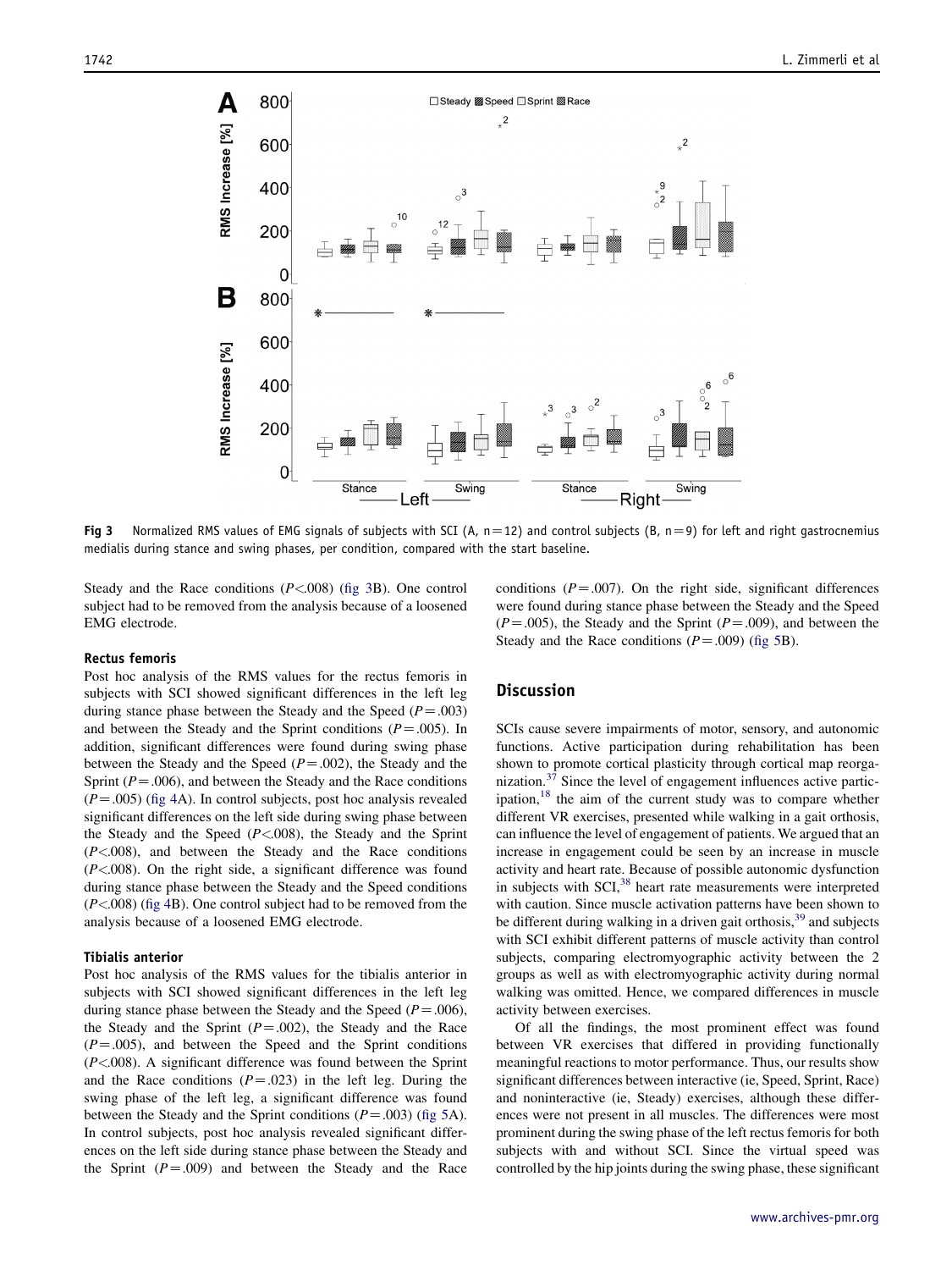<span id="page-6-0"></span>

Fig 4 Normalized RMS values of EMG signals of subjects with SCI (A,  $n=12$ ) and control subjects (B,  $n=9$ ) for left and right rectus femoris during stance and swing phases, per condition, compared with the start baseline.

differences are in great favor of the first hypothesis (ie, that VR exercises increase patient engagement only if they are interactive). Considering the additional differences in heart rate, we argue that our first hypothesis can be confirmed. While previous studies $40,41$ were already able to show that the addition of VR during walking in a gait orthosis increases muscle activity, we therefore were

further able to verify that this increase only occurs if the deployed VR generates possibilities for interactivity. In addition to increased engagement, the deployment of interactive VR may additionally help to reduce the discomfort that today's gait orthosis can imply.<sup>[42](#page-9-0)</sup> Hence, research has shown that interactive VR is capable of reducing pain.<sup>[43](#page-9-0)</sup> This, however, is subject to further studies.



Fig 5 Normalized RMS values of EMG signals of subjects with SCI (A,  $n=12$ ) and control subjects (B,  $n=10$ ) for left and right tibialis anterior during stance and swing phases, per condition, compared with the start baseline.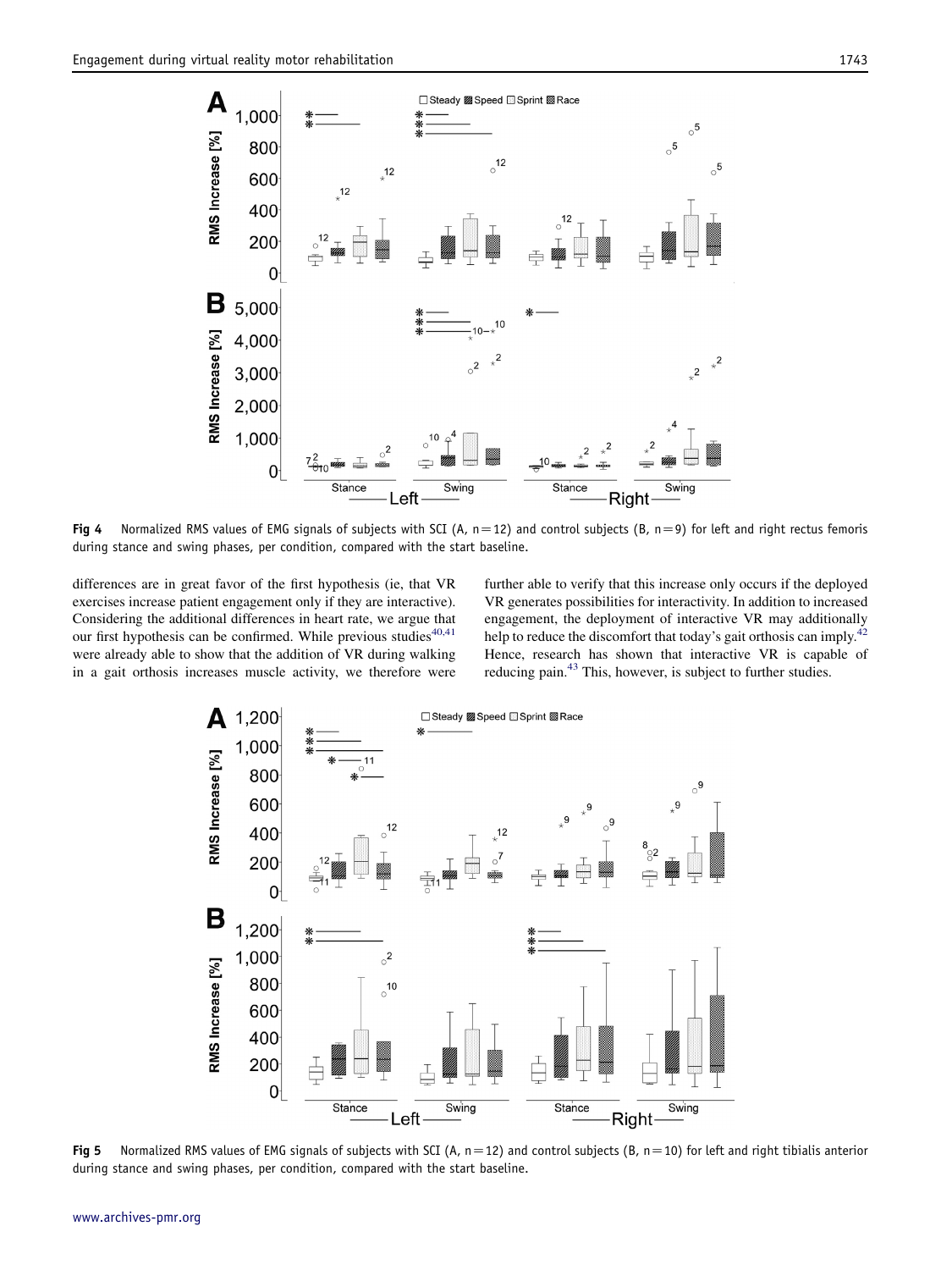In contrast to our first hypothesis, our second hypothesis (ie, that VR exercises with explicit task goals and frequent performance feedback increase engagement compared to VR exercises without) was not supported by our measurements. Thus, although significant differences were found between the Speed and Sprint conditions in the right biceps femoris and the left tibialis anterior of subjects with SCI, we argue that these findings are rather arbitrary and therefore not adequate to sustain the second hypothesis. A lack of increased engagement could be attributed to multiple reasons. Thus, since research has shown that it is possible to estimate self-motion through optic flow in real $^{44}$  $^{44}$  $^{44}$  and VR environments[,45](#page-9-0) the immediate feedback gained through virtual velocity changes may potentially have sufficed subjects during the Speed condition to rate their current level of performance, thus reducing the need for further feedback mechanisms. The lack of explicit task goals in the Speed condition might additionally have encouraged a self-paced exploration of the VR environment.<sup>[8,46](#page-8-0)</sup> Hence, while subjects were explicitly challenged to higher speeds in the Sprint and Race conditions, they might have produced similar ones in the Speed condition. Since research has shown that pursuing self-defined goals can have a substantial effect on the level of effort (ie, performance during a task),  $47$  the selfdefined goal of exploring as much as possible of the VR environment may, therefore, have led to increased active participation.

Finally, in contradiction to the third hypothesis (ie, that competitive VR exercises increase engagement compared to noncompetitive exercises), there was only 1 significant difference between the Race and the Sprint conditions in the left tibialis anterior of subjects with SCI. Contrary to the hypothesis, the muscle activity in the Race condition was, however, lower. The most intuitive explication for this finding can be seen in the nature of the exercises themselves. Compared with the Sprint condition, we denoted the Race condition as competitive. However, while subjects were competing against a virtual opponent in the Race condition, they were competing against themselves in the Sprint condition. Since, during therapy, subjects with SCI mainly compare themselves to their own motor improvements,<sup>[48](#page-9-0)</sup> they might have preferred the Sprint to the Race condition. In addition, although adapted to the abilities of the subject, the Race condition might have created a competitive pressure.<sup>[46](#page-9-0)</sup> Because "social comparison" can have both beneficial and detrimental effects, subjects who were always ahead of the opponent may, therefore, have displayed higher active participation as a result of the satisfaction derived from mastering the challenge, whereas subjects who were always near or behind the opponent lost interest in the activity and reduced their effort to actively participate. $47$  At last, similar to other studies, $40,49$  subjects may have increased their activity once the opponent was near and decreased it again once the opponent was behind them. This might have led to an overall lower mean activity.

One can argue that our VR exercises might have been too similar to elicit different levels of engagement. However, apart from the fact that video game characteristics are rated differ-ently,<sup>[50](#page-9-0)</sup> studies<sup>[51,52](#page-9-0)</sup> have further shown user and sex-specific preferences when it comes to video game playing. Hence, similar effects (ie, preferences of the subjects) could also have caused these inseparable results.

#### Study limitations

The 6 different conditions, presented for 4 minutes each, together with the relaxation periods of 3 minutes, resulted in a total duration length of roughly 40 minutes. This constitutes the maximum training duration that is usually suggested for therapy without having exhaustion effects ( $\sim$ 30–45min). Thus, although longer durations for each condition would have been favored, to allow subjects to reach a steady state, 4 minutes was the maximum that was possible. However, the presentation time of 4 minutes in the present study was longer than in other similar studies. $40$ 

The uneven distribution of significant differences between the left and right legs can be attributed to subjects being able to interact with the VR exercises by using both their hip joints during the swing phase. Therefore, subjects may have used their dominant leg more frequently or intensively. Unfortunately, this might have suppressed finding additional significant results. We, however, chose this approach to reduce the effort needed to interact with the VR environment and thus decrease the probability of early exhaustion. This limitation should be addressed when creating VR exercises for everyday clinical motor rehabilitation.

Despite having an identical virtual environment, exercises differed in the use of audiovisual feedback. Hence, compared with the Steady and Speed conditions, the Sprint condition used audiovisual cues to inform subjects about their average speeds, and the Race condition presented positive and negative audiovisual cues when subjects passed or were passed by the competitor, respectively. The addition of this additional feedback was part of the second hypothesis. Nevertheless, we cannot exclude that the differing types of audiovisual feedback given in the Sprint and Race conditions could potentially have had an additional effect on results.<sup>[10,53](#page-8-0)</sup> Since the effects of differing audiovisual feedback on active participation during motor rehabilitation have so far, however, not been addressed, we currently cannot determine the degree of influence. Hence, this should be subject to further studies.

Finally, the number of subjects was limited. Additional subjects, especially in the SCI group, may have led to a more homogeneous distribution of age and level of impairment. Nonetheless, we do not believe that the rather heterogeneous distribution of age in the SCI group had an effect on the measured results. Hence, independent of age, subjects with SCI show high motivation to improve their motor skills.

#### Conclusions

By varying the design characteristics for VR exercises set forth in the introduction, we were capable of inducing different levels of engagement in subjects training with these exercises. Hence, the results of this study show that functional feedback is highly important for the active participation of patients during robotassisted rehabilitation. Apart from showing that VR exercises have to be interactive, our results further suggest that it is crucial to take user preferences and expectations into consideration. Thus, user and sex-specific preferences or, for instance, the possibility of self-definable in contrast to predefined task goals, may all have a subjective influence on the resulting level of active participation. Finally, our findings highlight the importance of further investigations on the characteristics that VR exercises should comprise and, in accordance with Flores et al, $<sup>6</sup>$  $<sup>6</sup>$  $<sup>6</sup>$  illustrate the need of thor-</sup> oughly analyzing the effectiveness of VR exercises for motor rehabilitation. Hence, our future research efforts will be directed toward identifying additional VR characteristics, assessing their effect on patient preferences and their ability to increase the active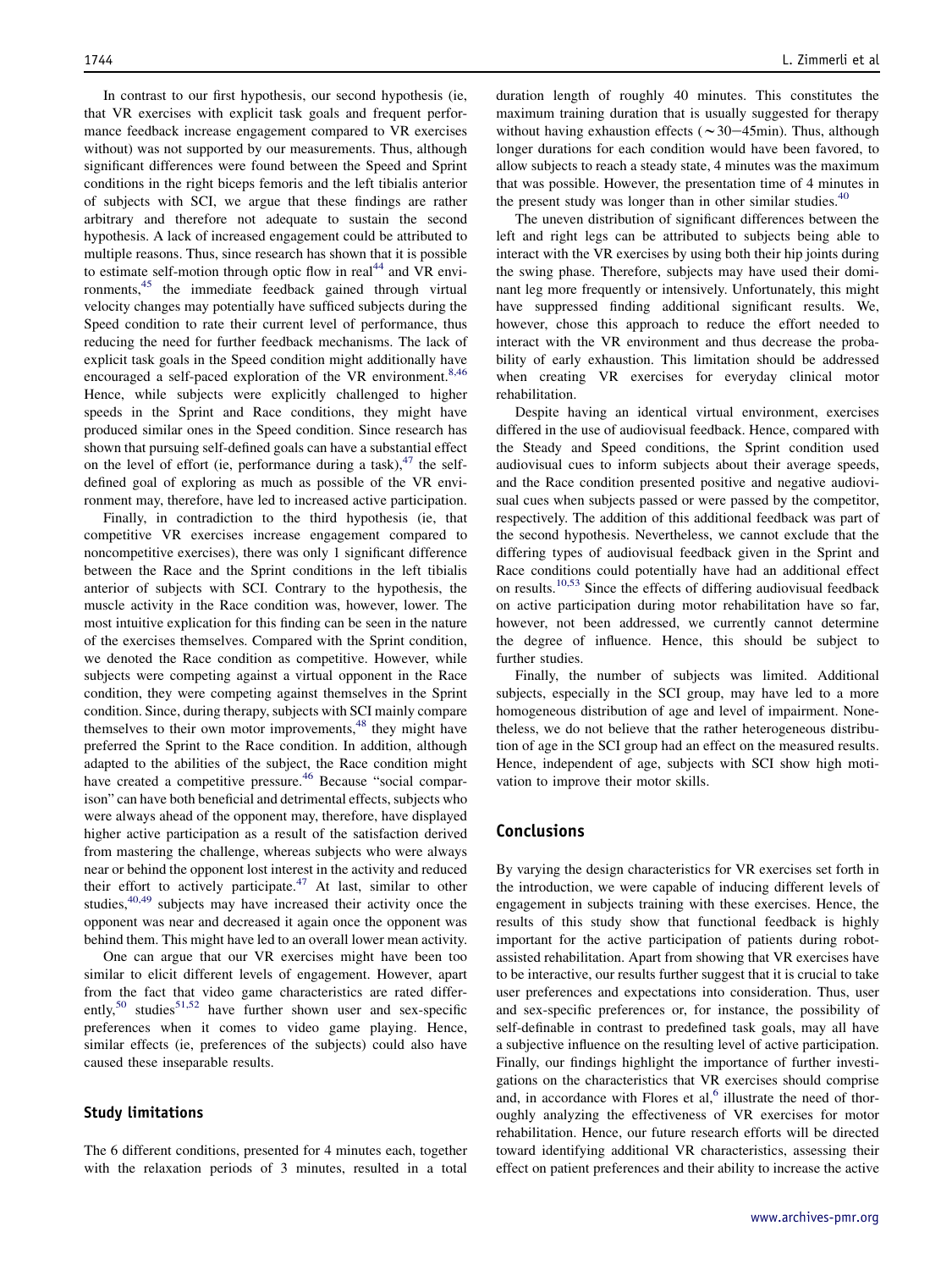<span id="page-8-0"></span>participation of patients during therapy. In addition, our next steps will include a training study to investigate the long-term clinical effectiveness of VR exercises during SCI motor rehabilitation.

# Suppliers

- a. Hocoma AG, Industriestrasse 4, CH-8604 Volketswil, Switzerland.
- b. Unity Technologies, 345 Broadway St, Ste 200, San Francisco, CA 94133.
- c. Sony Corp, 1-7-1 Konan, Minato-ku, Tokyo 108-0075, Japan.
- d. Noraxon U.S.A. Inc, 15770 North Greenway-Hayden Loop, Ste 100, Scottsdale, AZ 85260.
- e. Polar Electro Oy, Professorintie 5, FIN-90440 Kempele, Finland.
- f. IBM Corp, 1 New Orchard Rd, Armonk, NY 10504.
- g. MathWorks, 3 Apple Hill Dr, Natick, MA 01760-2098.

# Keywords

Gait; Motor activity; Rehabilitation; Spinal cord injuries; Virtual systems

# Corresponding author

Lukas Zimmerli, MSc, Sensory-Motor Systems Lab, TAN E5, Tannenstrasse 1, 8092 Zurich, Switzerland. E-mail address: [lukas.](mailto:lukas.zimmerli@hest.ethz.ch) [zimmerli@hest.ethz.ch](mailto:lukas.zimmerli@hest.ethz.ch).

# References

- 1. Israel JF, Campbell DD, Kahn JH, Hornby TG. Metabolic costs and muscle activity patterns during robotic- and therapist-assisted treadmill walking in individuals with incomplete spinal cord injury. Phys Ther 2006;86:1466-78.
- 2. Wolbrecht ET, Chan V, Reinkensmeyer DJ, Bobrow JE. Optimizing compliant, model-based robotic assistance to promote neurorehabilitation. IEEE Trans Neural Syst Rehabil Eng 2008;16:286-97.
- 3. Secoli R, Milot MH, Rosati G, Reinkensmeyer DJ. Effect of visual distraction and auditory feedback on patient effort during robotassisted movement training after stroke. J Neuroeng Rehabil 2011; 8:21.
- 4. Holden MK. Virtual environments for motor rehabilitation: review. Cyberpsychol Behav 2005;8:187-211.
- 5. Keshner EA. Virtual reality and physical rehabilitation: a new toy or a new research and rehabilitation tool? J Neuroeng Rehabil 2004;1:8.
- 6. Flores E, Tobon G, Cavallaro E. Improving patient motivation in game development for motor deficit rehabilitation. In: Proceedings of the 2008 International Conference on Advances in Computer Entertainment Technology. December 3-5, 2008, Yokohama, Japan. New York: ACM; 2008;381-4.
- 7. Malone TW. Heuristics for designing enjoyable user interfaces: lessons from computer games. In: Proceedings of the 1982 Conference on Human Factors in Computing. March 15-17, 1982, Gaithersburg, MD. New York: ACM; 1982;63-68.
- 8. Wood RT, Griffiths MD, Chappell D, Davies MN. The structural characteristics of video games: a psycho-structural analysis. Cyberpsychol Behav 2004;7:1-10.
- 9. King D, Delfabbro P, Griffiths MD. Video game structural characteristics: a new psychological taxonomy. Int J Ment Health Addict 2010;8:90-106.
- 10. Bradley MM, Lang PJ. Affective reactions to acoustic stimuli. Psychophysiology 2000;37:204-15.
- 11. Weber R, Tamborini R, Westcott Baker A, Kantor B. Theorizing flow and media enjoyment as cognitive synchronization of attentional and reward networks. Commun Theory 2009;19:397-422.
- 12. Csikszentmihalyi M. Flow: the psychology of optimal experience: steps toward enhancing the quality of life. New York: Harper Collins; 1990:4.
- 13. Csikszentmihalyi M. Beyond boredom and anxiety. San Francisco: Jossey-Bass Publishers; 1975.
- 14. Csikszentmihalyi M. Optimal experience: psychological studies of flow in consciousness. Cambridge: Cambridge University Pr; 1992.
- 15. Sweetser P, Wyeth P. GameFlow: a model for evaluating player enjoyment in games. Computers in Entertainment 2005;3:1-24.
- 16. Kizony R, Katz N, Weiss PL. Virtual reality based intervention in rehabilitation: relationship between motor and cognitive abilities and performance within virtual environments for patients with stroke. In: Sharkey PM, Sik Lányi C, Standen PJ, editors. Proceedings of the 5th International Conference on Disability, Virtual Reality and Associated Technologies. September 20-22, 2004, ICDVRAT, Oxford, UK. Reading: The University of Reading; 2004;19-26.
- 17. Zimmerli L, Krewer C, Gassert R, Muller F, Riener R, Lunenburger L. Validation of a mechanism to balance exercise difficulty in robot-assisted upper-extremity rehabilitation after stroke. J Neuroeng Rehabil 2012;9:6.
- 18. Lequerica AH, Kortte K. Therapeutic engagement: a proposed model of engagement in medical rehabilitation. Am J Phys Med Rehabil 2010;89:415-22.
- 19. Dobkin BH. The clinical science of neurologic rehabilitation. 2nd ed. US: Oxford University Pr; 2003.
- 20. Sheehan DP, Katz L. The practical and theoretical implications of flow theory and intrinsic motivation in designing and implementing exergaming in the school environment. Loading. J Can Game Stud Assoc 2012;6:53-68.
- 21. Krakauer JW. Motor learning: its relevance to stroke recovery and neurorehabilitation. Curr Opin Neurol 2006;19:84-90.
- 22. Ditunno JFJ, Ditunno PL, Graziani V, et al. Walking Index for Spinal Cord Injury (WISCI): an international multicenter validity and reliability study. Spinal Cord 2000;38:234-43.
- 23. Itzkovich M, Gelernter I, Biering-Sorensen F, et al. The Spinal Cord Independence Measure (SCIM) version III: reliability and validity in a multi-center international study. Disabil Rehabil 2007;29:1926-33.
- 24. Burns AS, Delparte JJ, Patrick M, Marino RJ, Ditunno JF. The reproducibility and convergent validity of the Walking Index for Spinal Cord Injury (WISCI) in chronic spinal cord injury. Neurorehabil Neural Repair 2011;25:149-57.
- 25. Furlan JC, Fehlings MG, Tator CH, Davis AM. Motor and sensory assessment of patients in clinical trials for pharmacological therapy of acute spinal cord injury: psychometric properties of the ASIA standards. J Neurotrauma 2008;25:1273-301.
- 26. Marino RJ, Graves DE. Metric properties of the ASIA motor score: subscales improve correlation with functional activities. Arch Phys Med Rehabil 2004;85:1804-10.
- 27. Maynard FMJ, Bracken MB, Creasey G, et al. International Standards for Neurological and Functional Classification of Spinal Cord Injury. American Spinal Injury Association. Spinal Cord 1997;35:266-74.
- 28. Marino RJ, Barros T, Biering-Sorensen F, et al. International Standards for Neurological Classification of Spinal Cord Injury. J Spinal Cord Med 2003;26(Suppl 1):S50-6.
- 29. Krefetz DG, Steer RA, Gulab NA, Beck AT. Convergent validity of the Beck Depression Inventory-II with the Reynolds Adolescent Depression Scale in psychiatric inpatients. J Pers Assess 2002;78:451-60.
- 30. Arnau RC, Meagher MW, Norris MP, Bramson R. Psychometric evaluation of the Beck Depression Inventory-II with primary care medical patients. Health Psychol 2001;20:112-9.
- 31. Colombo G, Joerg M, Schreier R, Dietz V. Treadmill training of paraplegic patients using a robotic orthosis. J Rehabil Res Dev 2000; 37:693-700.